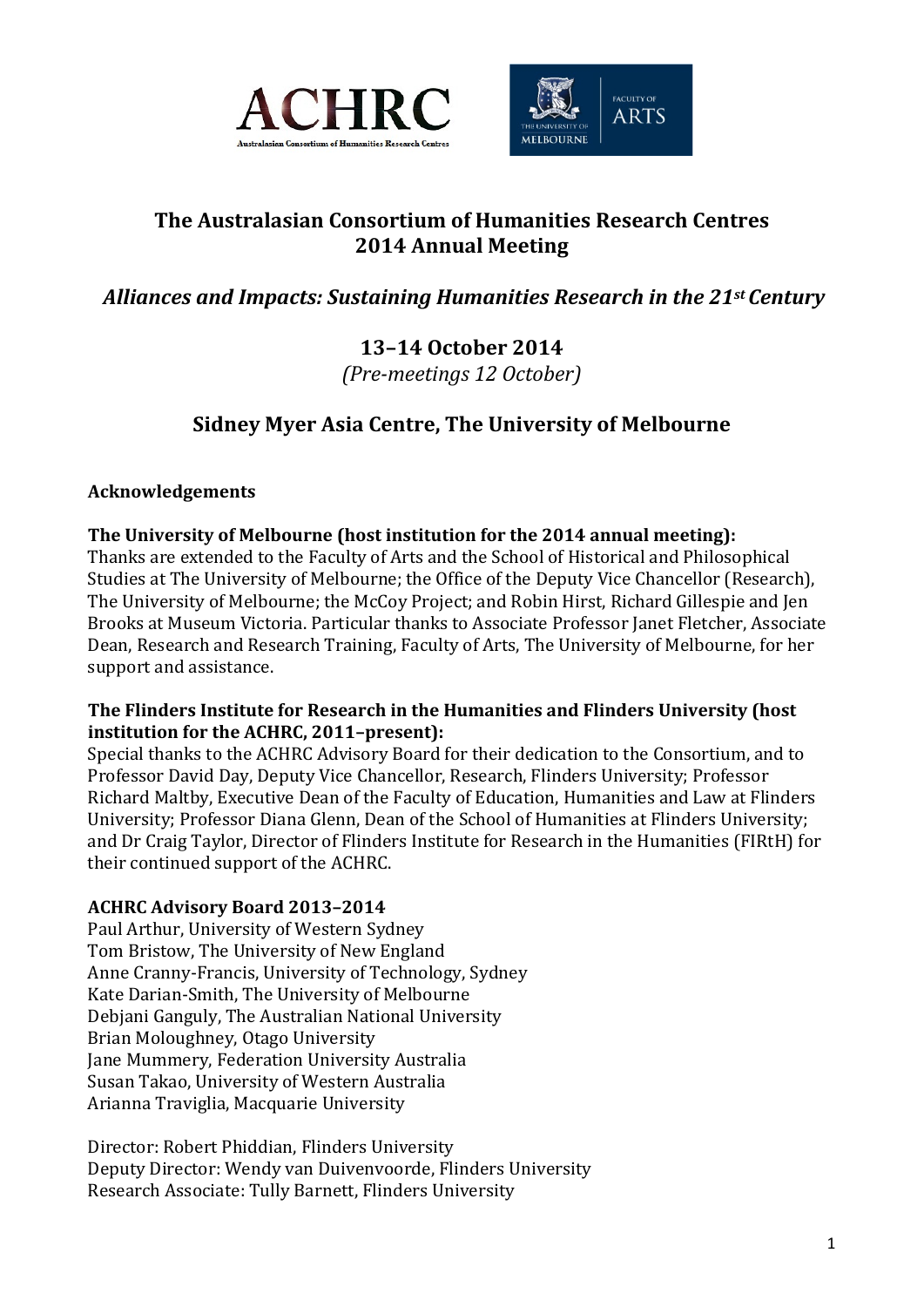## **PROGRAMME**

## **Pre-meetings – Sunday 12 October 2014 2.00–4.30pm, [1888 Building](http://maps.unimelb.edu.au/parkville/building/198#.U-A7dbHpc_0)**

| 2.00               | <b>Registration</b>                                                          |                                                                               |
|--------------------|------------------------------------------------------------------------------|-------------------------------------------------------------------------------|
|                    | Coffee and tea on arrival                                                    |                                                                               |
| 2.15 <sub>pm</sub> | <b>Welcome and Overview:</b>                                                 |                                                                               |
|                    | Assoc. Prof Robert Phiddian, Director, Australasian Consortium of Humanities |                                                                               |
|                    | <b>Research Centres</b>                                                      |                                                                               |
| 2.30               | <b>Session 1: Writing Beyond the Academy</b>                                 |                                                                               |
|                    |                                                                              | Simon Clews, Director of the Writing Centre for Scholars and Researchers, The |
|                    | University of Melbourne                                                      |                                                                               |
| 3.30               | <b>Session 2a: Your Career in the</b>                                        | Session 2b: Issues for Directors,                                             |
|                    | <b>Humanities</b>                                                            | <b>Associate Directors and Managers of</b>                                    |
|                    | Prof Marilyn Lake, ARC Professorial                                          | <b>Humanities Research Centres</b>                                            |
|                    | Fellow and Immediate Past President,                                         |                                                                               |
|                    | Australian Historical Association; Dr                                        |                                                                               |
|                    | Michelle Smith, Deakin University                                            |                                                                               |

#### **Day One – Monday 13 October 2014 Yasuko Hiraoka Myer Room, [Sidney Myer Asia Centre](http://maps.unimelb.edu.au/parkville/building/158#.U-A7jrHpc_0)**

| 8.30am | <b>Registration</b>                                                        |  |
|--------|----------------------------------------------------------------------------|--|
|        | Coffee and tea on arrival                                                  |  |
| 8.30   | <b>Advisory Board Meeting</b>                                              |  |
| 9.15   | <b>Welcome to Country</b>                                                  |  |
| 9.30   | <b>Welcome to University of Melbourne</b>                                  |  |
|        | Prof Julie Willis, Pro Vice-Chancellor (Research), The University of       |  |
|        | Melbourne                                                                  |  |
| 9.40   | <b>Welcome from ACHRC</b>                                                  |  |
|        | Assoc. Prof Robert Phiddian, Director, ACHRC                               |  |
|        | Prof Kate Darian-Smith, The University of Melbourne                        |  |
| 10.00  | Session 1: Keynote: The Impact on the Humanities and the Wider             |  |
|        | <b>Cultural Sector; A View from the UK</b>                                 |  |
|        | Dr JD Hill, Head of Research, British Museum and 2014 Institute of         |  |
|        | Advanced Studies (UWA) Professor-at-Large                                  |  |
|        | Chair: Prof Kate Darian-Smith, The University of Melbourne                 |  |
| 10.45  | <b>Morning tea</b>                                                         |  |
| 11.15  | <b>Session 2: Research Alliances: International Networks</b>               |  |
|        | 1. Prof Susannah Radstone, Dean, Research and Research Education,          |  |
|        | Division of Education, Arts and Social Sciences, University of South       |  |
|        | Australia                                                                  |  |
|        | Prof Glenda Sluga, Professor of International History, University of<br>2. |  |
|        | Sydney; ARC Kathleen Fitzpatrick Laureate Fellow                           |  |
|        | Prof Jenny Lewis, Professor of Public Policy, School of Social and<br>3.   |  |
|        | Political Sciences; Research Director, Melbourne School of Government,     |  |
|        | The University of Melbourne                                                |  |
|        | Chair: Assoc. Prof Kerry Taylor, Head, School of Humanities, Massey        |  |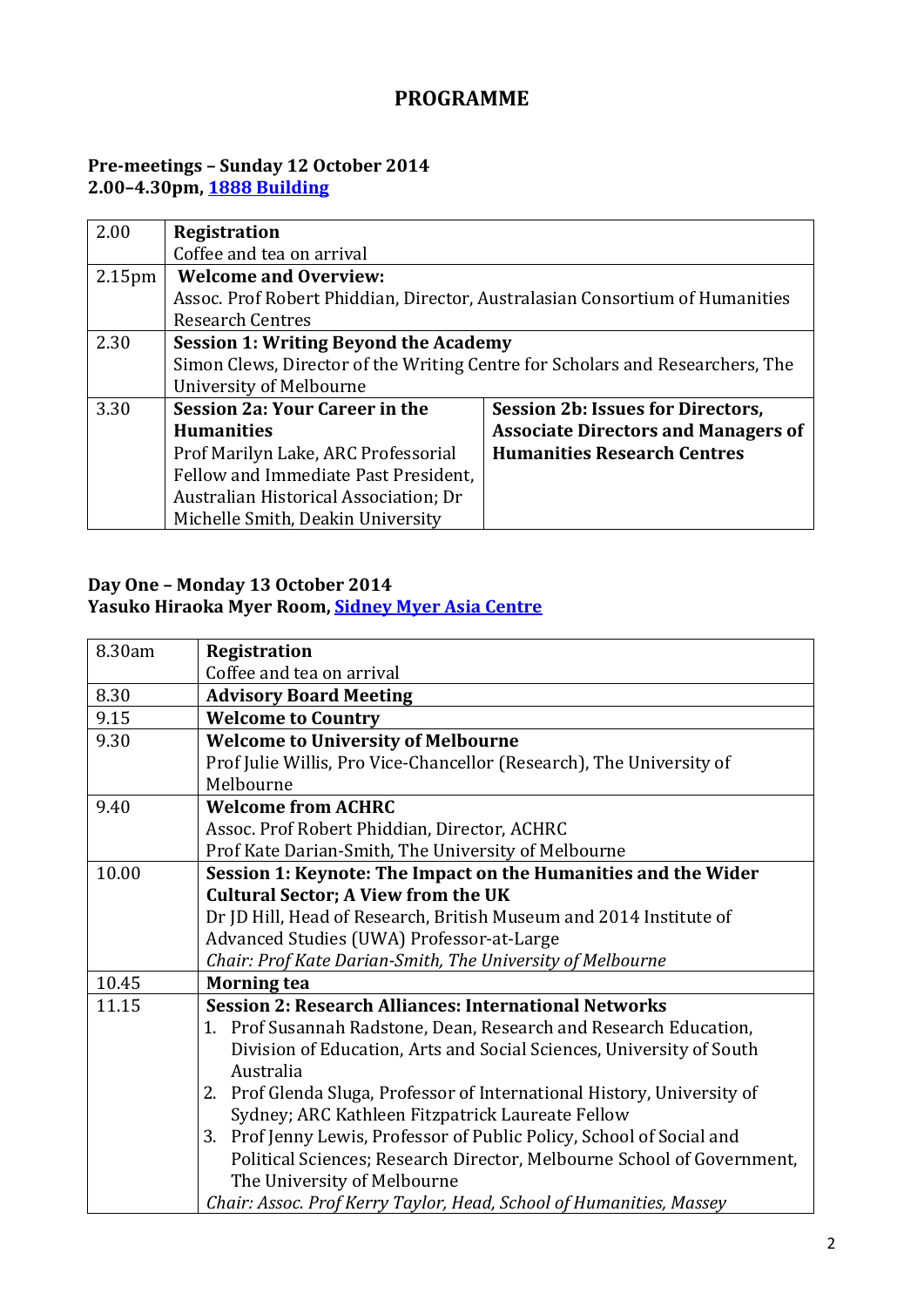|               | <b>University</b>                                                                                                                                                                                                                                                                                                                                                                                                                                                                                                                                                                                                                                                                 |
|---------------|-----------------------------------------------------------------------------------------------------------------------------------------------------------------------------------------------------------------------------------------------------------------------------------------------------------------------------------------------------------------------------------------------------------------------------------------------------------------------------------------------------------------------------------------------------------------------------------------------------------------------------------------------------------------------------------|
| 12.45pm       | Lunch                                                                                                                                                                                                                                                                                                                                                                                                                                                                                                                                                                                                                                                                             |
| 1.45          | <b>Session 3: Strategic Research Teams</b><br>1. Prof Imelda Whelehan, Pro Vice-Chancellor (Research Training) and<br>Dean of Graduate Research, University of Tasmania<br>2. Prof Gillian Wigglesworth, Deputy Dean Faculty of Arts and Professor in<br>Linguistics and Applied Linguistics, The University of Melbourne; Co-<br>Convenor, ARC Centre for Excellence for the Dynamics of Language<br>3. Prof Carolyn Stevens, Japanese Studies Centre, Monash University<br>4. Prof David Lowe, Director, Alfred Deakin Research Institute, Deakin<br>University<br>Chair: Prof Keir Reeves, Centre for Regional Innovation and Competitiveness,<br><b>Federation University</b> |
| 3.15          | Afternoon tea                                                                                                                                                                                                                                                                                                                                                                                                                                                                                                                                                                                                                                                                     |
| 3.45          | <b>Session 4: Humanities Research: Future Directions</b><br>1. Dr Christina Parolin, Executive Director, and Dr Kylie Brass, Policy and<br>Projects Manager, Australian Academy of the Humanities: Mapping the<br>Humanities and Social Sciences in Australia Project<br>2. Assoc. Prof Robert Phiddian and Dr Tully Barnett, ACHRC: Sustainability<br>Project<br>Chair: Assoc. Prof Janet Fletcher, Associate Dean, Research and Research<br>Training, Faculty of Arts, The University of Melbourne                                                                                                                                                                              |
| 4.45          | <b>Drinks</b>                                                                                                                                                                                                                                                                                                                                                                                                                                                                                                                                                                                                                                                                     |
| $5.45 - 6.45$ | PUBLIC LECTURE: Dr JD Hill, Head of Research, British Museum and<br>2014 Institute of Advanced Studies (UWA) Professor-at-Large<br>'Take 100 Objects': Thinking and Speaking with Things<br><b>Charles Pearson Lecture Theatre, Building 171</b>                                                                                                                                                                                                                                                                                                                                                                                                                                  |
| 7.15          | <b>Dinner, University House</b><br>(Note: separate registration for dinner is required)                                                                                                                                                                                                                                                                                                                                                                                                                                                                                                                                                                                           |

#### **Day Two – Tuesday 14 October 2014 Yasuko Hiraoka Myer Room, [Sidney Myer Asia Centre](http://maps.unimelb.edu.au/parkville/building/158#.U-A7jrHpc_0)**

| 8.45am | <b>Registration</b> – coffee and tea on arrival                           |  |
|--------|---------------------------------------------------------------------------|--|
| 9.15   | <b>Session 5: Keynote</b>                                                 |  |
|        | Assoc. Prof Jakelin Troy, Director of AIATSIS Research, Indigenous Social |  |
|        | and Cultural Wellbeing                                                    |  |
|        | Chair: Prof Kate Darian-Smith, The University of Melbourne                |  |
| 9.45   | Session 6: Humanities Research: Models and Practices of                   |  |
|        | <b>Collaboration</b>                                                      |  |
|        | (Short presentations on ways that humanities research intersects with     |  |
|        | other disciplines)                                                        |  |
|        | 1. Dr Heather Gaunt, Curator of Academic Programs (Research), Ian Potter  |  |
|        | Museum of Art, The University of Melbourne                                |  |
|        | 2. Assoc. Prof Shaun McVeigh, Institute for International Law and the     |  |
|        | Humanities, The University of Melbourne                                   |  |
|        | 3. Prof Paul Arthur, Digital Humanities, University of Western Sydney     |  |
|        | 4. Dr Lachlan MacDowall, Centre for Cultural Partnerships, Faculty of the |  |
|        | Victorian College of the Arts and the Melbourne Conservatorium of         |  |
|        | Music, The University of Melbourne                                        |  |
|        | 5. Prof Julie McLeod, Deputy Director, Melbourne Social Equity Institute, |  |